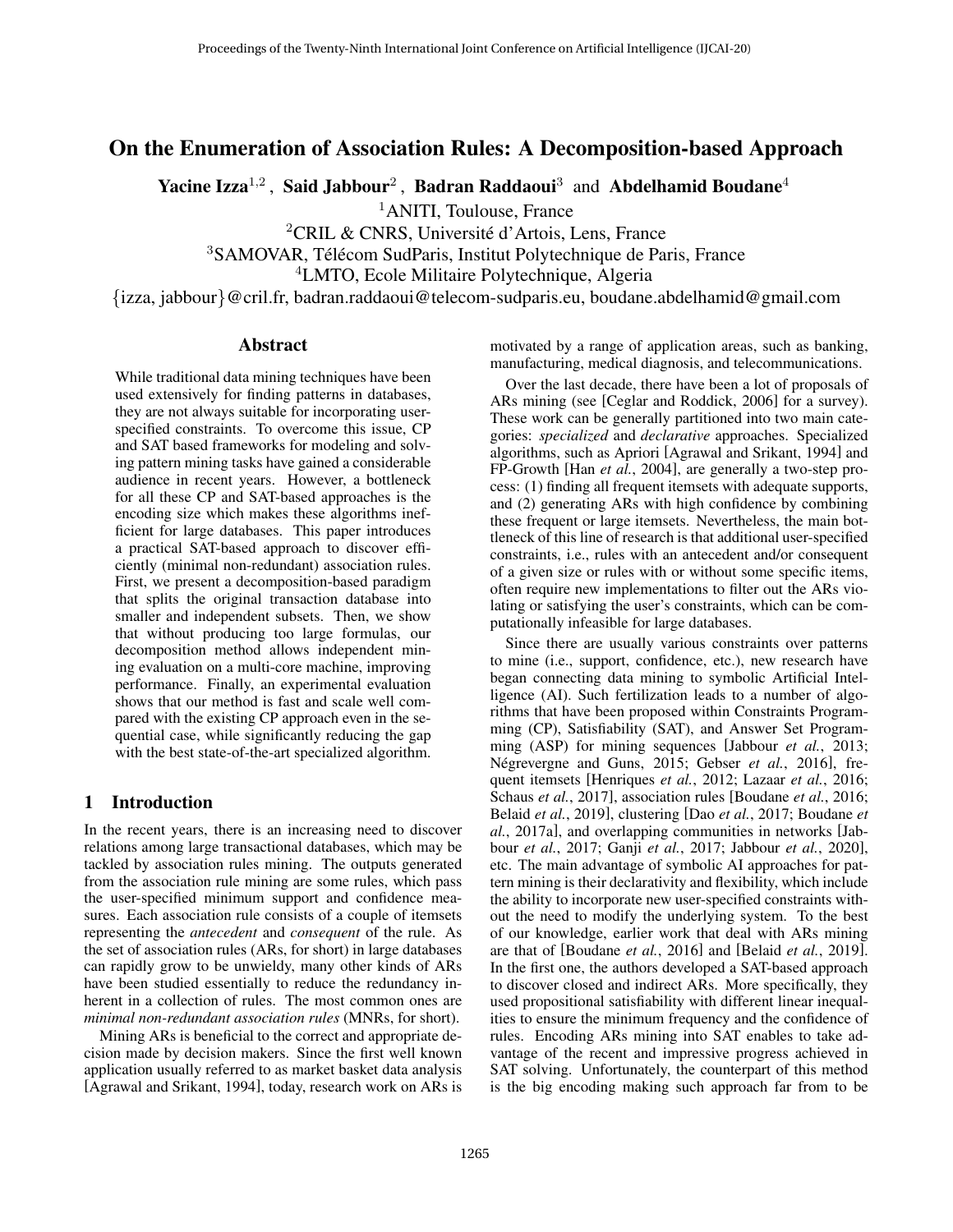scaling. The proposed approach of [Belaid *et al.*[, 2019\]](#page-6-10) presents a CP model to mine ARs and MNRs from transactional databases. The authors extended the global constraint *coversize* [\[Schaus](#page-6-8) *et al.*, 2017] by adding a new one called *confidence* to ensure the confidence of the rules. However, these two constraints cannot been expressed within existing global constraints. Hence, such extension generally borrowed techniques from specialized algorithms (to define propagators over the coversize and confidence constraints) which is far from the hoped-for declarativity.

In this paper, in order to break through these barriers and to scale the symbolic AI based approaches to larger databases, a declarative method for mining ARs and MNRs is first proposed using a SAT representation. At the core of our approach is a novel decomposition method that allows to split the original database into subsets that can be mined independently. Hopefully, without causing too large formulas and the associated memory problems, the advantage of our SAT encoding scheme is to allow independent evaluation on a multicore machine, improving performance. We stress the fact that the introduced partitioning scheme in this paper is independent of any particular solver and widely applicable. Finally, a last contribution of this work consists of an empirical evaluation of the decomposition-based method, showing significant computational benefits. Specifically, our approach outperforms the CP-based algorithm CP4AR while significantly reducing the performance gap with the specialized system ECLAT-Z.

### 2 Formal Preliminaries

#### 2.1 Propositional Logic and SAT problem

We consider a propositional language  $\mathcal L$  defined from a finite set of propositional variables  $Var = \{p, q, r, \ldots\}$ , the logical constants  $\bot$ ,  $\top$ , and the usual logical connectives (namely,  $\neg$ , ∧, ∨, →, and ↔). Propositional formulas will be denoted by Greek letters  $\Sigma$ ,  $\Delta$ , etc.  $Var(\Sigma)$  denotes the set of propositional variables appearing in the formula  $\Sigma$ . It is common for logical reasoning algorithms to operate on *normal form* representations instead of arbitrary sentences. A formula in *conjunctive normal form* (CNF) is a conjunction  $($  $\wedge)$  of clauses, where a *clause* is a disjunction (∨) of literals. A *literal* is a propositional variable  $(p)$  or its negation  $(\neg p)$ . In addition, a *Boolean interpretation* (or world)  $\mu$  of a formula  $\Sigma \in \mathcal{L}$  is a total function from  $Var(\Sigma)$  to  $\{0, 1\}$  (0 corresponds to  $false$ and 1 to true). We denote by  $\Sigma_{x}$  the formula  $\Sigma$  where x assigned *true*, i.e.,  $\Sigma \wedge x$ .  $\mu$  is a *model* of  $\Sigma$  iff it makes it true in the usual truth functional way. Then, Σ is *satisfiable* if there exists a model of  $\Sigma$ . models( $\Sigma$ ) denotes the set of models of a formula  $\Sigma$ . Lastly, SAT is the NP-complete problem that consists in deciding whether a given CNF formula is satisfiable or not.

### 2.2 A Glimpse at ARs Mining

Let  $\Omega$  denote a universe of items (or symbols), called alphabet. We use the letters  $a, b, c$ , etc. to range over the elements of  $\Omega$ . An *itemset* I over  $\Omega$  is defined as a subset of  $\Omega$ , i.e.,  $I \subseteq \Omega$ . We denote by  $2^{\Omega}$  the set of all itemsets over  $\Omega$  and we use the capital letters  $I, J, K$ , etc. to range over

the elements of  $2^{\Omega}$ . Typically, a *transaction* is an ordered pair  $(i, I)$  where  $1 \leq i \leq m$ , called the *transaction identifier*, and *I* an itemset, i.e.,  $(i, I) \in \mathbb{N} \times 2^{\Omega}$ . A *transaction database* D is defined as a finite non empty set of transactions ( $\mathcal{D} \subseteq \mathbb{N} \times 2^{\Omega}$ ) where each transaction identifier refers to a unique itemset. Given a transaction database  $D$  and an itemset I, the *cover* of I in  $D$ , denoted  $C(I, D)$ , is defined as follows:  $\{i \in \mathbb{N} \mid (i, J) \in \mathcal{D} \text{ and } I \subseteq J\}$ . The *support* of I in the database D, denoted as  $Supp(I, D)$ , is defined as the cardinality of  $C(I, \mathcal{D})$ , i.e.,  $Supp(I, \mathcal{D}) = |C(I, \mathcal{D})|$ . An itemset  $I \subseteq \Omega$  such that  $Supp(I, \mathcal{D}) \geq 1$  is *closed* iff, for all itemsets J with  $I \subset J$ ,  $Supp(J, \mathcal{D}) < Supp(I, \mathcal{D})$ .

An *association rule* is a pattern of the form  $X \rightarrow Y$ where  $X$  and  $Y$  are two disjoint itemsets.  $X$  and  $Y$  are called the *antecedent* and the *consequent* of the rule, respectively. In addition, the interestingness of ARs is defined through the notions of support and confidence. The *support* of an AR  $X \rightarrow Y$  in a transaction database D, defined as  $Supp(X \to Y, \mathcal{D}) = \frac{Supp(X \cup Y, \mathcal{D})}{|\mathcal{D}|}$ , determines how often a rule is applicable to a given dataset, i.e., the occurrence frequency of the rule. The *confidence* of  $X \to Y$  in  $D$ , defined as  $Conf(X \to Y, \mathcal{D}) = \frac{Supp(X \cup Y, \mathcal{D})}{Supp(X, \mathcal{D})}$ , provides an estimate of the conditional probability of Y given X. Then, a *valid* AR is an AR with support and confidence greater than or equal to the minimum support  $\alpha$  and minimum confidence  $\beta$  thresholds, respectively. More specifically, given a transaction database  $\mathcal{D}$ , a minimum user-specified support  $\alpha$  and confidence  $\beta$  thresholds, the problem of mining association rules consists in computing the following set:  $\{X \to Y \mid X, Y \subseteq \emptyset\}$  $\Omega \wedge Supp(X \to Y, \mathcal{D}) \geq \alpha \wedge Conf(X \to Y, \mathcal{D}) \geq \beta$ .

It is well-recognized that the main factor that hinders the applications of ARs is the huge number of ARs returned by the mining process. Typically, for reasonable thresholds  $\alpha$  and  $\beta$ , the number of ARs can reach impractical amounts, such that analyzing the rules themselves becomes a challenging task. Moreover, many of these rules have no value to the user since they can be considered redundant. In this work, we are also interested in the well-known *minimal non-redundant* association rules variant, namely MNRs [\[Kryszkiewicz, 1998;](#page-6-16) [Bastide](#page-6-17) *et al.*, 2000].

Definition 1. *Let* D *be a transaction database. Then, an AR*  $X \to Y$  is a MNR iff there is no AR  $X' \to Y'$  in  $D$  different *from*  $X \to Y$  *s.t.* (*i*)  $Supp(X \to Y, \mathcal{D}) = Supp(X' \to \mathcal{D})$  $(Y', \mathcal{D})$ , (ii)  $Conf(X \to Y, \mathcal{D}) = Conf(X' \to Y', \mathcal{D})$ , and *(iii)*  $X' \subseteq X$  *and*  $Y \subseteq Y'$ *.* 

# 3 SAT Encoding Scheme for ARs Mining

Here, we review the SAT encoding scheme for the problem of mining ARs proposed in [\[Boudane](#page-6-9) *et al.*, 2016]. Basically, to encode the ARs mining problem into SAT one must define a set of variables and a set of constraints on the variables. Then, the idea was to build a one-to-one mapping between the set of ARs and the models of the corresponding CNF formula. More precisely, different variables are used to represent the covers of the two parts of the rule  $X \to Y$ , namely, X and  $X \cup Y$ . These variables are used in 0/1 linear inequalities to ensure the support and the confidence of the rules.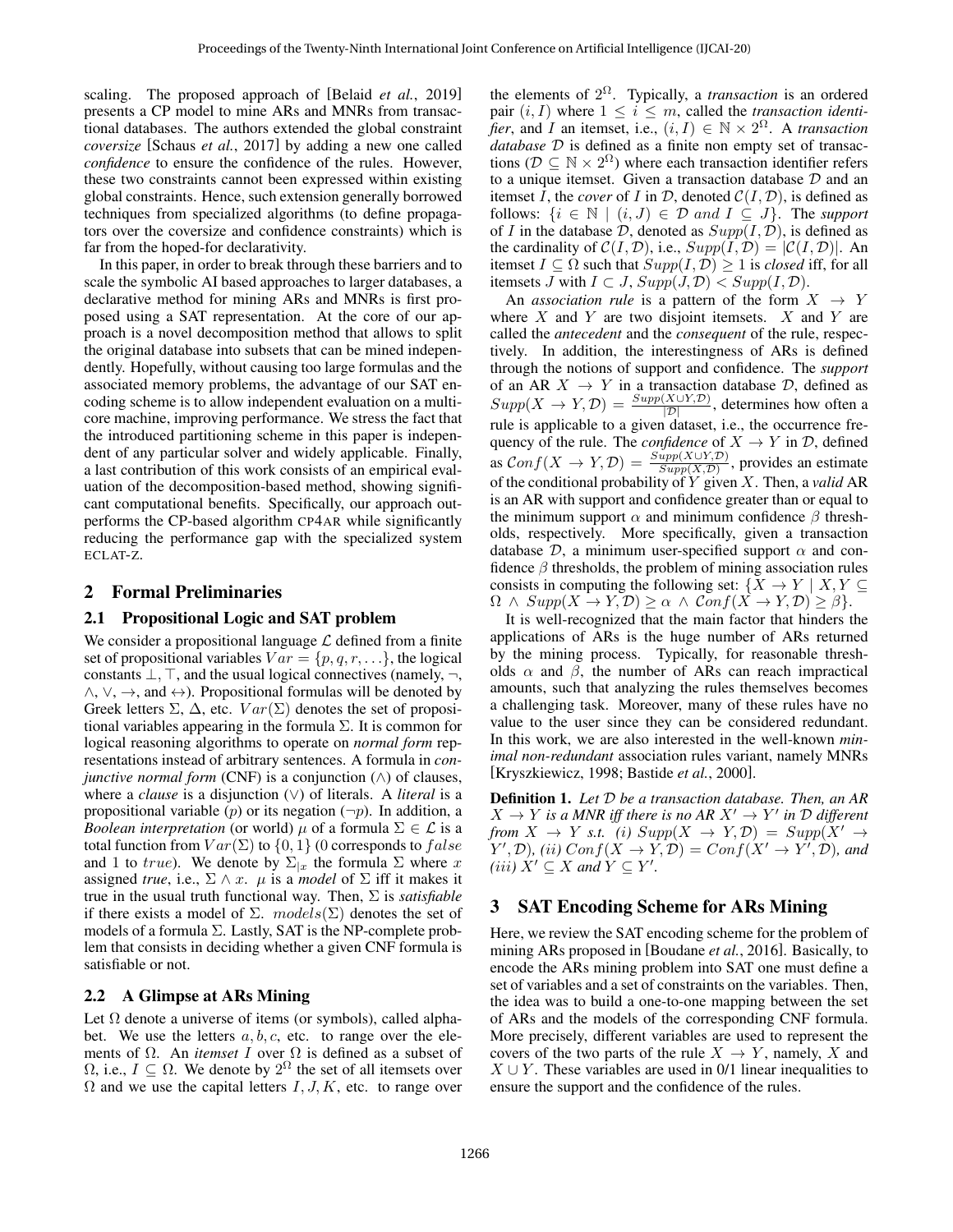Given a transaction database  $\mathcal{D} = \{(1, I_1), \ldots, (m, I_m)\},\$ a minimum support  $\alpha$  and confidence  $\beta$  thresholds. To represent the itemsets X and Y of each candidate rule  $X \to Y$ , two propositional variables  $x_a$  and  $y_a$  are associated to each item a in order to guarantee if a belongs to X (i.e.,  $x_a$  = *true*) or Y (i.e.,  $y_a = true$ ). For the covers of X and  $X \cup Y$ , new variables  $p_i$  and  $q_i$  are also introduced to each transaction identifier  $i \in \{1 \dots m\}$ . In addition, the following constraints (see Figure [1\)](#page-3-0) are introduced on the variables to build a oneto-one mapping between the models of the obtained CNF formula, denoted as  $\Sigma_{\mathcal{D},\alpha,\beta}^{AR}$ , and the ARs. More precisely, Con-straint [\(1\)](#page-3-1) ensures the non-overlapping between  $X$  and  $Y$ . The formulas [\(2\)](#page-3-2) and [\(3\)](#page-3-3) capture the cover of X and  $X \cup Y$ , respectively. Moreover, the inequality constraints [\(4\)](#page-3-4) and [\(5\)](#page-3-5) express the support and the confidence constraints w.r.t. the user-specified thresholds  $\alpha$  and  $\beta$ . Then, the ARs mining problem from D corresponds to the enumeration of the models of the CNF formula:  $\Sigma_{\mathcal{D},\alpha,\beta}^{AR} = (1) \wedge (2) \wedge (3) \wedge (4) \wedge (5)$  $\Sigma_{\mathcal{D},\alpha,\beta}^{AR} = (1) \wedge (2) \wedge (3) \wedge (4) \wedge (5)$  $\Sigma_{\mathcal{D},\alpha,\beta}^{AR} = (1) \wedge (2) \wedge (3) \wedge (4) \wedge (5)$  $\Sigma_{\mathcal{D},\alpha,\beta}^{AR} = (1) \wedge (2) \wedge (3) \wedge (4) \wedge (5)$  $\Sigma_{\mathcal{D},\alpha,\beta}^{AR} = (1) \wedge (2) \wedge (3) \wedge (4) \wedge (5)$  $\Sigma_{\mathcal{D},\alpha,\beta}^{AR} = (1) \wedge (2) \wedge (3) \wedge (4) \wedge (5)$  $\Sigma_{\mathcal{D},\alpha,\beta}^{AR} = (1) \wedge (2) \wedge (3) \wedge (4) \wedge (5)$  $\Sigma_{\mathcal{D},\alpha,\beta}^{AR} = (1) \wedge (2) \wedge (3) \wedge (4) \wedge (5)$  $\Sigma_{\mathcal{D},\alpha,\beta}^{AR} = (1) \wedge (2) \wedge (3) \wedge (4) \wedge (5)$  $\Sigma_{\mathcal{D},\alpha,\beta}^{AR} = (1) \wedge (2) \wedge (3) \wedge (4) \wedge (5)$  $\Sigma_{\mathcal{D},\alpha,\beta}^{AR} = (1) \wedge (2) \wedge (3) \wedge (4) \wedge (5)$ . Under a Boolean interpretation  $\mu$ , the candidate rule is  $X =$  ${a \in \Omega \mid \mu(x_a) = 1} \rightarrow Y = {b \in \Omega \mid \mu(y_b) = 1}$  where  $\mathcal{C}(X,\mathcal{D}) = \{i \in \mathbb{N} \mid \mu(p_i) = 1\}$  and  $\mathcal{C}(X \cup Y, \mathcal{D}) = \{i \in \mathcal{D} \mid \mu(p_i) = 1\}$  $\mathbb{N} \mid \mu(q_i) = 1$ . Now, Constraint [\(6\)](#page-3-6) ensures the closure of the itemset  $X \cup Y$ , i.e., if  $C(X \cup Y, \mathcal{D}) = C(X \cup Y \cup \{a\}, \mathcal{D})$ , then the item a has to belong to  $X \cup Y$  (a is either in X or Y). We note here that Constraint  $(6)$  $(6)$  $(6)$  allows to add n clauses to the SAT encoding where  $n$  is the number of items.

To simplify the notation, in the sequel we use  $\Sigma$  instead of  $\Sigma_{\mathcal{D}, \alpha, \beta}^{AR}$  whenever it is clear from the context.

## 4 Our Approach

Encoding problems in CNF format and solving them with SAT solvers is indeed a competitive approach. SAT has the advantage of being very easy in its formulation. Nonetheless, the simplicity of the CNF format makes its use very restrictive. For instance, a constraint problem with a few dozen of variables may result in a SAT problem with thousands of variables and millions of clauses. Also, one may argue that a cause of inefficiency is the huge number of models of the CNF formula. Clearly, this is also the bottleneck for the SAT encoding scheme [\[Boudane](#page-6-9) *et al.*, 2016] for ARs mining problem. Indeed, in this encoding, the number of clauses is, in the worst case,  $|\mathcal{D}| \times |\Omega|$ .

In order to prune the search space, one can add more constraints to the previous model. For instance, Constraint ([7](#page-2-0)) allows us to propagate the literal  $y_a$  when the number of transactions supporting such literal is less than  $\alpha$ . Similarly, Con-straint ([8](#page-2-1)) allows us to propagate the literal  $q_i$  when the associated transaction has all items assigned *false*.

$$
\bigwedge_{a \in \Omega} (y_a \to \sum_{T_i \in \mathcal{D} \; | \; a \in T_i} q_i \ge \alpha) \tag{7}
$$

$$
\bigwedge_{T \in \mathcal{D}} ((\bigwedge_{a \in T} \neg x_a) \to \neg q_i)
$$
\n(8)

<span id="page-2-1"></span>Unfortunately, these two cardinality constraints can outgrow the available memory and can consequently make SAT solving inefficient. To break through this barrier, in the sequel we propose to use a *decomposition* method that allows to split the search space into numerous but smaller sub-problems and easier to solve. Such decomposition based method allows us to avoid encoding the whole transaction database. Our main idea is as follows. First, given a CNF formula  $\Sigma$  and a variable  $x_a \in Var(\Sigma)$ , the models of  $\Sigma$  can be partitioned into those of  $\Sigma \wedge x_a$  and  $\Sigma \wedge \neg x_a$ . By generalizing such principle, one can split a CNF formula into subformulas such that each subformula can be evaluated in an independent way.

<span id="page-2-2"></span>**Definition 2.** Let  $\Sigma \in \mathcal{L}$  be a CNF formula.  $\mathcal{P} = \{\Sigma \land \Sigma\}$  $\Gamma_1,\ldots,\Sigma\wedge\Gamma_n\}$  *is a partition of*  $\Sigma$  *if*  $\Gamma=\{\Gamma_1,\ldots,\Gamma_n\}$  *is a set of formulas defined over*  $Var(\Sigma)$  *such that*  $\bigvee_{i=1}^{n} \Gamma_i \equiv \top$ , *and*  $\Gamma_i \wedge \Gamma_j \models \bot$ *, for all*  $1 \leq i \neq j \leq n$ .  $\Gamma = \{\Gamma_1, \ldots, \Gamma_n\}$ *is called the* Σ*-partition.*

 $\biguplus \text{models}(\Sigma \wedge \Gamma_i)$   $(1 \leq i \leq n)$ . The above definition is a That is, by Definition [2,](#page-2-2) the set of models of  $\Sigma$  is equal to general definition that allows for a range of possible splitting techniques to be defined. In what follows, we consider an instantiation that consists in splitting  $\Sigma$  into its literal conjuncts w.r.t. a given ordering on the variables of  $\Sigma$ .

#### 4.1 A Decomposition-based Encoding for ARs

Here, we present our decomposition method to extract ARs. Given an AR  $X \rightarrow Y$ , we select the variables encoding the antecedent  $X = \{a_1, \ldots, a_n\}$  to define the partition  $P$ . Let  $\langle x_{a_1}, \ldots, x_{a_n} \rangle$  be an ordering on the set of variables encoding X. Then, the Σ-partition  $\Gamma = {\lbrace \Gamma_1, \ldots, \Gamma_n \rbrace}$  over  ${x_{a_1}, \ldots, x_{a_n}}$  is defined as:  $\Gamma_i = x_{a_i} \wedge \bigwedge_{1 \leq k < i} \neg x_{a_k} (1 \leq$  $i \leq n$ ). Now, the main idea is to split recursively the formula  $\Sigma$  w.r.t. its positive and negative literals. Then, the formula  $\Sigma \wedge \Gamma_i \equiv \Sigma_{\vert ... \neg x_{a_{i-1}}, x_{a_i}}$  enforces  $x_{a_i}$  to be *true*, that is the item  $a_i$  belongs to  $X$ . Consequently, the encoding can be restricted to transactions containing the item  $a_i$ . Also, the literal  $x_{a_k}$  for all  $1 \leq k < i$  assigned *false* allows to exclude the item  $a_k$  to be in X. Clearly, this allows to avoid encoding the entire database and without causing too large formulas and the associated memory problems.

Clearly, the splitting of  $\Sigma$  leads to many independent subformulas encoding subsets of a specific list of transactions of the original database. However, some of such sub-problems might remain large, hence there is again a firm barrier to the scalability of the approach to larger databases. To illustrate, let us suppose that an item  $a_i$  appears in each transaction of the database D. Then, the encoding of the cover of  $X \cup Y$ requires considering all the transactions but excluding  $a_i$ .

<span id="page-2-0"></span>To limit such blow up in terms of encoding size, we therefore opt to develop a different encoding based on a double splitting over X. More formally, the  $\Sigma$ -partition  $\Gamma$  in Definition [2](#page-2-2) can be redefined as follows:

$$
\left\{\n\begin{array}{ll}\n\Gamma_{i,j} = x_{a_i} \wedge x_{a_j} \wedge \bigwedge_{k < j, \; k \neq i} \neg x_{a_k} & \text{if } i < j \\
\Gamma_{i,i} = x_{a_i} \wedge \bigwedge_{k \neq i} \neg x_{a_k} & \end{array}\n\right.
$$

Clearly,  $\Gamma_{i,j}$  extends  $\Gamma_i$  by performing a second call to  $\Gamma_i$  at each branch. In other words, after the selection of an item  $a_i$ , we iterate the same reasoning over transactions involving  $a_i$ .

Our algorithm for ARs mining is illustrated in Algorithm [1,](#page-3-7) that we refer to as SATAR (SAT approach for ARs mining). Given a transaction database  $D$  and following an ordering over items of  $D$  at each iteration an item  $a$  is fixed to be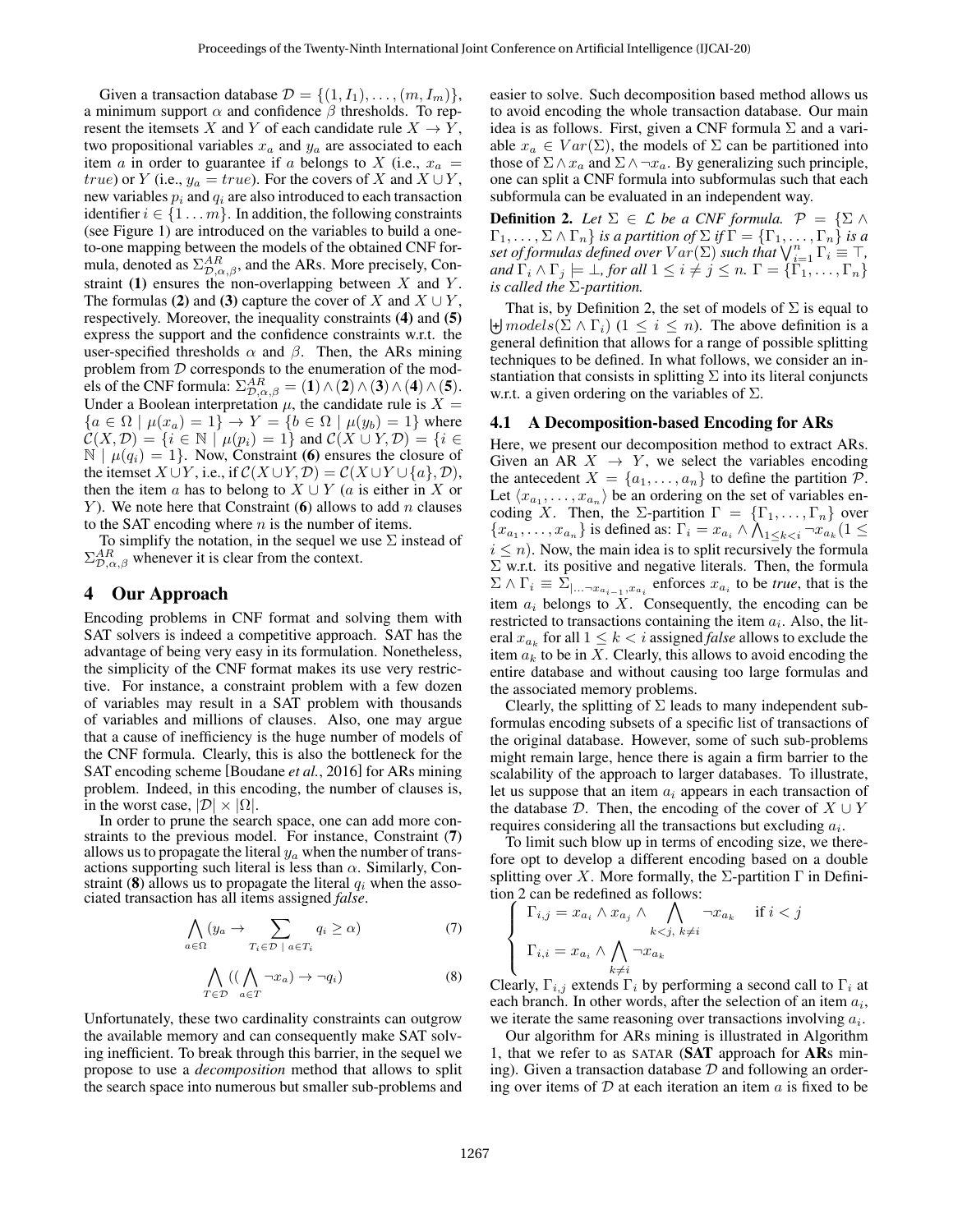<span id="page-3-4"></span><span id="page-3-1"></span><span id="page-3-0"></span>

| $\bigwedge$ $(\neg x_a \vee \neg y_a)$<br>$a \in \Omega$ | (1) | $\bigwedge (\neg p_i \leftrightarrow \bigvee x_a)$<br>$i=1$<br>$a \in \Omega \backslash I_i$ | (2) | $\boldsymbol{m}$<br>$\bigwedge (\neg q_i \leftrightarrow \neg p_i \vee (\bigvee y_a))$<br>$i=1$<br>$a \in \Omega \backslash I_i$ | (3) |
|----------------------------------------------------------|-----|----------------------------------------------------------------------------------------------|-----|----------------------------------------------------------------------------------------------------------------------------------|-----|
| $_{m}$<br>$\sum q_i \geq m \times \alpha$<br>$i=1$       | (4) | $100 * \sum q_i - \beta * \sum p_i \ge 0$ (5)<br>$i=1$<br>$i=1$                              |     | $\Lambda$ ((<br>$\neg q_i) \rightarrow x_a \vee y_a$<br>$a \in \Omega$ $i=1m, a \notin I_i$                                      | (6) |

<span id="page-3-5"></span><span id="page-3-2"></span>Figure 1: SAT Encoding Scheme for ARs.

#### Algorithm 1: Decomposition-based ARs Mining Data: A transaction database  $\mathcal{D}$ ,  $\alpha$ ,  $\beta$ Result: The set of all ARs R  $1 \ R \leftarrow \emptyset, \Gamma \leftarrow \emptyset, V = \langle a_1 \dots a_n \rangle \leftarrow items(\mathcal{D});$ 2 for  $a \in V$  do  $3 \mid \mathcal{D}' \leftarrow \{T \in \mathcal{D} \mid a \in T\};$ 4  $\mid V' \leftarrow items(\mathcal{D}') \setminus \{a\};$  $\mathfrak{s}$  |  $\Gamma \leftarrow \Gamma \cup \{a\};$ 6 for  $a' \in V'$  do  $\sigma$  |  $\mathcal{D}'' \leftarrow \{T \in \mathcal{D}' \mid a' \in T\};$  $\begin{array}{ccc} \mathbf{s} & | & \Gamma \leftarrow \Gamma \cup \{a'\}; \end{array}$  $F = encode\_cnf(\Gamma, \mathcal{D}'')$ ; //  $F = \sum \wedge \Gamma_{i,j}$ 10 |  $R = R \cup enumerate\_models(F)$ ;  $\text{11}$   $\Gamma \leftarrow (\Gamma \setminus \{a'\}) \cup \{\neg a'\};$ 12 **end** 13  $F = encode\_cnf(\Gamma, \mathcal{D}')$ //  $F = \sum \wedge \Gamma_{i,i}$ 14  $R = R \cup enumerate\_models(F)$ ; 15  $\Gamma \leftarrow (\Gamma \setminus \{a\}) \cup \{\neg a\};$ <sup>16</sup> end 17 return  $R$ ;

<span id="page-3-7"></span>in  $X$  restricting the encoding to transactions containing  $a$  denoted  $\mathcal{D}'$  over a subset of items  $V' \subseteq V$ . A second iteration is performed by fixing a second item  $a'$  to be in X leading to more restricted subset of transactions  $\mathcal{D}''$ . Then, the function *encode\_cnf* is called over  $D''$  to encode the problem into a CNF formula. Finally, the enumeration of the models of the CNF formula is performed using the function *enumerate models* incarnating a SAT-based enumeration solver.

#### 4.2 A Decomposition-based Encoding for MNRs

Now, we extend our decomposition-based approach to enumerate MNRs. To do so, new constraints have to be added to the previous encoding. Then, we perform the same splitting technique to limit the overhead in terms of the huge number of clauses. First, let us recall that MNRs have been characterized through the closure [Taouil *et al.*[, 2000\]](#page-6-18) and the notion of minimal generator. In fact, a rule  $X \rightarrow Y$  is nonredundant iff  $X \cup Y$  is closed and X is a minimal generator. In other words, the MNRs are the closed rules in which the antecedents are minimal w.r.t. set inclusion. Using such property, in [\[Boudane](#page-6-19) *et al.*, 2017b] the authors provided a characterization of the antecedents of the MNRs, called *minimal generators*. Let us first introduce some useful notions.

Definition 3. *Let* D *be a transaction database and* X *a closed itemset in*  $D$ . Then, an itemset  $X' \subseteq X$  is a min*imal generator of* X *iff*  $Supp(X', \mathcal{D}) = Supp(X, \mathcal{D})$ *, and there is no*  $X'' \subseteq X$  *s.t.*  $\overline{X''} \subset \overline{X'}$  *and*  $Supp(X'', \mathcal{D}) =$  $Supp(X, \mathcal{D}).$ 

<span id="page-3-8"></span><span id="page-3-6"></span><span id="page-3-3"></span>Proposition 1. *[\[Boudane](#page-6-19)* et al.*, 2017b] Given a transaction database* D, the rule  $X \rightarrow Y$  *is a MNR in* D *iff*  $X \rightarrow Y$ *is a closed AR, and*  $|X| = 1$  *or, for all items*  $a \in X$ ,  $Supp(X, \mathcal{D}) < Supp(X \setminus \{a\}, \mathcal{D})$ .

<span id="page-3-9"></span>Proposition [1](#page-3-8) characterizes minimal generators by providing constraints over its items. A direct translation of such characterization into constraints can be done as follows:

$$
\Delta = \bigwedge_{a \in \Omega} (x_a \to \bigvee_{(T \in \mathcal{D} \; | \; a \notin T)} (\sum_{b \notin T} x_b \le 1)) \tag{9}
$$

That is, Constraint  $(9)$  $(9)$  $(9)$  enforces that if a belongs to X then there exists a transaction T such that  $X \not\subset T$  and  $X \setminus \{a\} \subset$ T. Hence, the MNRs correspond to the models of the CNF formula  $\Sigma \wedge \Delta \wedge \Theta$  where  $\Theta$  is the closure constraint ([6](#page-3-6)).

Unfortunately, Constraint ([9](#page-3-9)) leads to too large formulas. In particular, the inequality constraint  $\sum_{b \notin T} x_b \leq 1$  has to be encoded for each transaction in the database. In the worst case, minimal generator constraints require a large number of clauses making the encoding of MNRs ever, large.

To tackle this problem, we consider the same splitting principle that leads to independent sub-problems of the form  $\Sigma \wedge \Delta \wedge \Theta \wedge \Gamma_{i,j}$ . The main difference with the enumeration of ARs lies in the fact that the minimal generator constraint depends on the whole transaction database. In fact, a minimal generator of the database  $D$  restricted to transactions with  $a_i$ and  $a_j$  is not necessarily a minimal generator of  $D$ .

Next, let us show how the formula  $\Delta$  is simplified by  $\Gamma_{i,j}$ when  $i < j$ . The transaction database  $D$  can be partitioned into  $\mathcal{D}_1, \mathcal{D}_2, \mathcal{D}_3$ , and  $\mathcal{D}_4$  such that  $\mathcal{D}_1$  contains  $a_i$  and not  $a_j$ ,  $\mathcal{D}_2$  contains  $a_j$  and not  $a_i$ ,  $\mathcal{D}_3$  contains both  $a_i$  and  $a_j$ , and  $\mathcal{D}_4$  does not contain neither  $a_i$  nor  $a_j$ . Under  $\Gamma_{i,j}$ ,  $\Delta$  can be rewritten as the conjunction of  $\Delta$  over the items of  $\mathcal{D}_3$  as:

$$
\Delta \wedge \Gamma_{i,j} = (x_{a_i} \rightarrow \bigvee_{T \in \mathcal{D}_2} (\sum_{b \notin T} x_b \le 1)) \wedge
$$
  
\n
$$
(x_{a_j} \rightarrow \bigvee_{T \in \mathcal{D}_1} (\sum_{b \notin T} x_b \le 1)) \wedge
$$
  
\n
$$
(\bigwedge_{a_k \in \mathcal{D}_3, \ k \ne i, \ k \ne j} (x_{a_k} \rightarrow \bigvee_{T \in \mathcal{D}_3} (\sum_{b \notin T} x_b \le 1)))
$$

More importantly,  $\mathcal{D}_4$  is not used in  $\Delta$  under  $\Gamma_{i,j}$  assumption where  $i < j$  thanks to the double splitting over X, i.e., none of  $a_i$  and  $a_j$  are present in the transactions of  $\mathcal{D}_4$ . Consequently, for all  $T \in \mathcal{D}_4$ ,  $\sum_{b \notin T} x_b \leq 1$  is already falsified by two items. Moreover,  $\Delta \wedge \Gamma_{i,i} \equiv \top$  since X is singleton and thus is a minimal generator.

For the closure constraint  $\Theta$ , we proceed by simplifying the constraint ([6](#page-3-6)) under  $\Gamma_{i,j}$  leading to:

$$
\Theta \wedge \Gamma_{i,j} = \bigwedge_{c \in \mathcal{D}_3} ((\bigwedge_{T \in \mathcal{D}_3, c \notin T} \neg q_i) \rightarrow x_c \vee y_c)
$$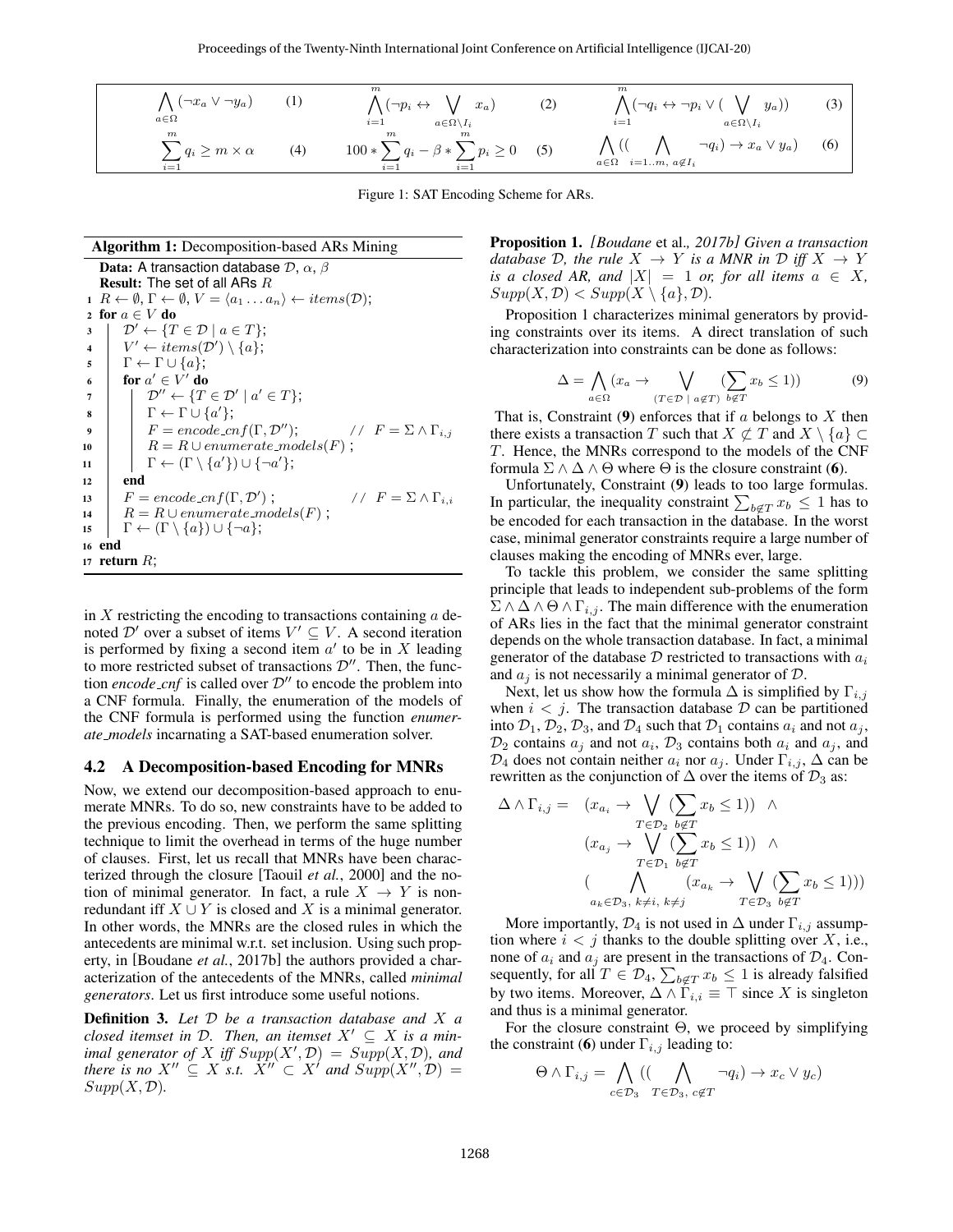## 5 Empirical Investigation

We now present the experiments carried out to evaluate the performance of our approach. In particular, we study the running time for discovering ARs and MNRs in sequential and parallel setting. For baseline comparison, we retain the CPbased algorithm CP4AR [\[Belaid](#page-6-10) *et al.*, 2019] and the specialized method ECLAT-Z [\[Szathmary](#page-6-20) *et al.*, 2008], which in turn is shown more competitive than all existing approaches.

Algorithm [1](#page-3-7) is implemented in C++ top-on the SAT solver MiniSAT [Eén and Sörensson, 2002], which is changed to enumerate all models by performing a DPLL procedure [Davis *et al.*[, 1962\]](#page-6-22) without restart. We use the API *OpenMP* that supports multi-platform shared memory multiprocessing programming in C/C++. The partition is performed by considering the items frequencies in increasing order.

Our experiments were performed on a machine with Intel Xeon quad-core processors with 32GB of RAM running at 2.66 GHz on Linux CentOS. Time-out was set to 1800 seconds and memory-out to 10 GB in all runs. We consider the datasets used in [\[Belaid](#page-6-10) et al., 20[1](#page-4-0)9] coming from FIMI<sup>1</sup> and CP4IM<sup>[2](#page-4-1)</sup> repositories. The minimum confidence threshold  $\beta$ is fixed to  $75\%$ <sup>[3](#page-4-2)</sup> and different minimum support values are chosen w.r.t. the size of each dataset. All experiments are available at: [https://github.com/crillab/satar-xp.](https://github.com/crillab/satar-xp)

We perform two kinds of experiments. In the first evaluation, we carry out a comparison to enumerate both ARs and MNRs. In the second, we perform a parallel evaluation to mining ARs and MNRs by varying the number of cores.

Sequential Evaluation. Table [1](#page-5-0) reports comparative results of SATAR against CP4AR and ECLAT-Z, using different values of  $\alpha$  (in percent). Table [1](#page-5-0) contains both results for ARs and MNRs. It reports the number of models (i.e., patterns) and the total CPU time (in seconds) for each dataset with different values of  $\alpha$ . "TO" (resp. "MO") is shown when time limit is exceeded (resp. when the memory limit is reached). We also use the symbol "–" to indicate that the method is not able to scale on the number of patterns under the time limit. As one can observe, for ARs mining, SATAR outperforms CP4AR on almost all tested datasets. Moreover, for some datasets e.g., *connect* and *pumsb*, the gain is impressive. Interestingly enough, our approach overpasses the specialized algorithm ECLAT-Z, e.g., *anneal*, *chess* and *mushroom* datasets. Remarkably, for the largest dataset *kosarak*, our approach is able to enumerate all ARs while ECLAT-Z and CP4AR fail for all the considered values of  $\alpha$ . In total, on 19/33 SATAR provides the best time when ECLAT-Z ranked first on 13/33. CP4AR is not able to provide the best time on any test.

For MNRs mining, we have similar observations as for ARs. SATAR and ECLAT-Z show better results than CP4AR. Indeed, SATAR wins on 20 from 33 datasets, followed by ECLAT-Z with a score of 10, whereas CP4AR has only 2 datasets. Furthermore, on some large datasets SATAR outperforms ECLATz on MNRs, e.g., *pumsb* and  $T1014D100K$  with  $\alpha = 75\%$ and 0.02%, respectively.

Parallel Evaluation. The decomposition technique defined in this work allows to generate independent problems that can be handled on a multi-core machine. Hence, we extended SATAR algorithm for multi-core solving. The different subformulas  $\Sigma \wedge \Gamma_{i,j}$  are then distributed over the used cores to be solved. The sub-problems are fairly assigned to cores. We perform similar experiments by considering 1,2 and 4 cores and varying the minimum support threshold values. Figure [2](#page-5-1) shows the solving time on a representative sample of datasets. As expected, our parallel approach allows us to considerably reduce the computing time. For instance, with a single core, the *T10I4D100K* dataset is not solved for  $\alpha = 0.01\%$  for MNRs, while this task is achieved when the number of cores is greater than 1. Moreover, the time needed to extract all MNRs from *pumsb* dataset with  $\alpha = 75\%$  is reduced from 950 seconds with a single core to less than 400 seconds with 4 cores. Clearly, the runtime gain increases with the number of cores. As one can observe in Figure [2,](#page-5-1) this gain is more important when the number of cores passes from 1 to 2 cores rather than from 2 to 4.

Let us stress that our decomposition is performed before the solving process rather than in a dynamic way during the search. Consequently, the time required by cores to solve their assigned sub-problems is different in general. In the sequel, we analyze the load unbalancing of our approach.

Load Balancing. To assess the suitability of our load balancing strategy, we provide an empirical analysis of the CPU time with different number of cores on a sample of datasets. We limit our analysis to ARs mining. Similar observations are made on MNRs. We fix the number of cores to 4. In Figure [3,](#page-5-2) for each value of  $\alpha$  we report the average time over cores, the minimum and maximum time to quantify the idleness of some cores. The tighter the difference between minimum and maximum time is, the better the load balancing is.

As we can observe, our approach allows to limit the relative load unbalancing, i.e., all the cores spent almost the same time to solve their assigned sub-problems. This is more impressive for the dataset *T10I4D100K*. Overall, our decomposition strategy allows to balance correctly the search between the different cores. Last, it allows to tackle large datasets e.g., *kosarak* and *T10I4D100K*, proving the efficiency and scalability of our SATAR approach.

# 6 Conclusion

In this paper, we have proposed a novel SAT based approach to mine (minimal non-redundant) ARs from large transaction databases. Our approach relies on a decomposition strategy that allows us to achieve efficiency by suitably lowering the size of the sub-problems without jeopardizing completeness. An extensive campaign of experiments conducted over different real-world datasets has shown that our approach scales well and outperforms the CP based approach CP4AR while competed with the specialized approach ECLAT-Z.

Different research directions can improve this work. First, our decomposition approach can be performed dynamically in order to limit the load unbalancing. We are also interested in studying better ordering among variables to improve our decomposition technique.

<span id="page-4-0"></span><sup>1</sup> <http://fimi.ua.ac.be/data/>

<span id="page-4-1"></span><sup>2</sup> <http://dtai.cs.kuleuven.be/CP4IM/datasets/>

<span id="page-4-2"></span><sup>&</sup>lt;sup>3</sup>Similar results were observed when  $\beta$  is set to 50% and 90%.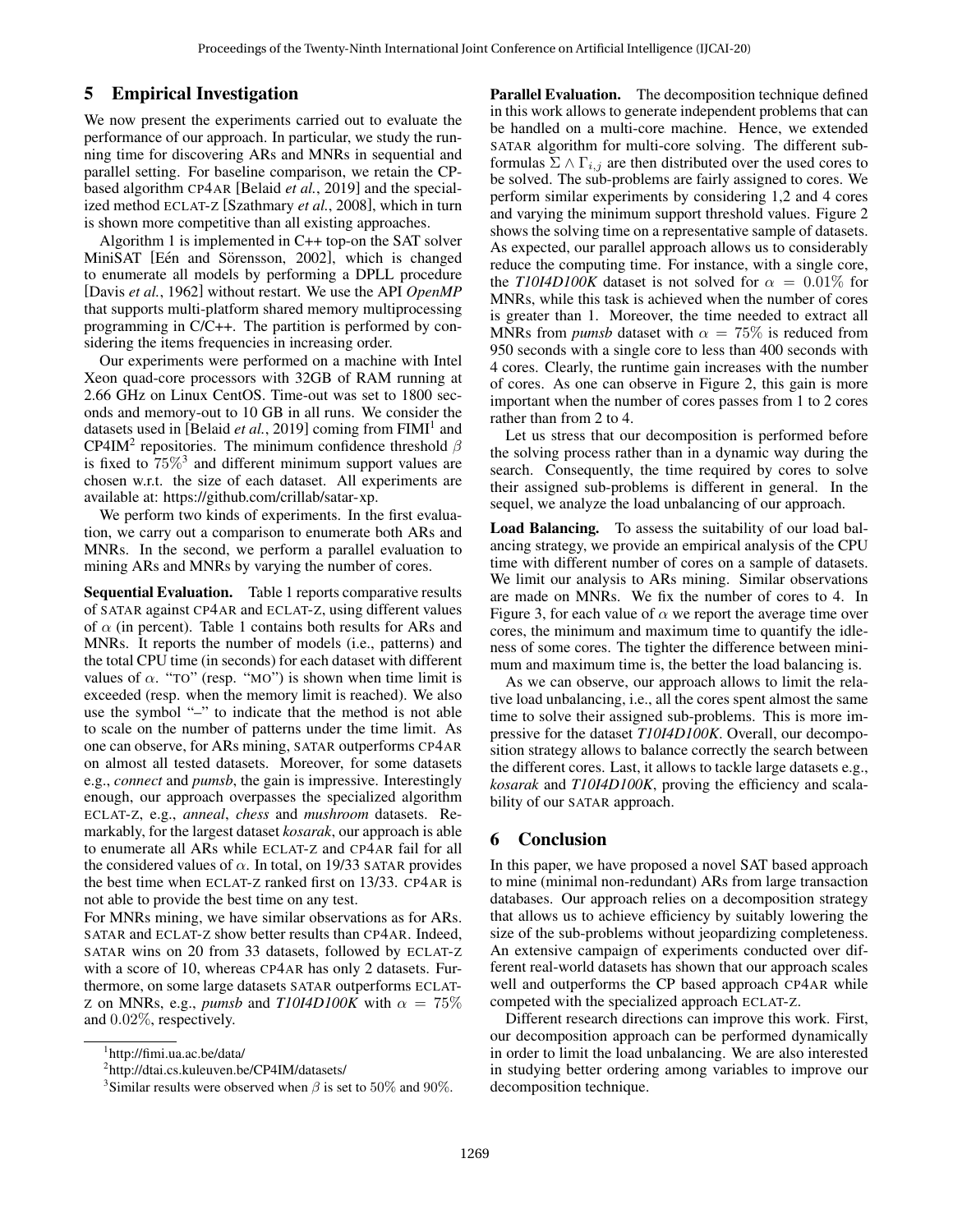| Proceedings of the Twenty-Ninth International Joint Conference on Artificial Intelligence (IJCAI-20) |  |  |  |
|------------------------------------------------------------------------------------------------------|--|--|--|
|------------------------------------------------------------------------------------------------------|--|--|--|

<span id="page-5-0"></span>

|             |                             |          | <b>ARs</b> |           |              | <b>MNRs</b> |         |        |                    |            |
|-------------|-----------------------------|----------|------------|-----------|--------------|-------------|---------|--------|--------------------|------------|
| Instance    | $\mathcal{D}$  ,   $\Omega$ | $\alpha$ | ECLAT-Z    | CP4AR     | <b>SATAR</b> | #Models     | ECLAT-Z | CP4AR  | <b>SATAR</b>       | #Models    |
| anneal      |                             | 70%      | <b>TO</b>  | <b>TO</b> | 1166.29      | 48151597    | 243.58  | 8.08   | 1.69               | 8638086189 |
|             | 812, 89                     | 80%      | 104.27     | 336.06    | 16.00        | 111119768   | 10.07   | 4.47   | 0.39               | 78954      |
|             |                             | 90%      | 1.11       | 4.49      | 0.10         | 187590      | 0.80    | 2.73   | 0.10               | 2557       |
|             | 3196, 75                    | 40%      | <b>TO</b>  | TO        | 982.46       | 3617072999  | TO      | TO     | 453.56             | 346164794  |
| chess       |                             | 50%      | 466.60     | TO        | 166.96       | 477566469   | TO      | 563.36 | 102.05             | 83324019   |
|             |                             | 60%      | 43.73      | 296.68    | 28.50        | 62457693    | 882.45  | 126.53 | 21.18              | 17970343   |
|             | 67557, 129                  | 85%      | 29.65      | <b>TO</b> | 100.37       | 43896880    | 107.11  | 113.71 | 60.11              | 1349555    |
| connect     |                             | 90%      | 5.75       | 175.59    | 26.09        | 3640704     | 12.77   | 33.62  | 24.03              | 319352     |
|             |                             | 95%      | 2.47       | 11.84     | 8.59         | 78656       | 2.55    | 11.83  | 10.23              | 25549      |
|             |                             | 0.5%     | MO         | MO        | 96.85        | 2865        | MO      | MO     | 125.18             | 2865       |
| kosarak     | 990002, 41267               | $2\%$    | MO         | MO        | 16.44        | 116         | MO      | MO     | 18.53              | 116        |
|             |                             | 5%       | MO         | MO        | 6.62         | 30          | MO      | MO     | 8.13               | 30         |
|             | 8124, 112                   | 5%       | 279.27     | 529.54    | 36.49        | 129322936   | 31.19   | 6.45   | $\overline{22.46}$ | 55371      |
| mushroom    |                             | 10%      | 21.35      | 79.55     | 8.59         | 17406340    | 6.85    | 5.69   | 7.05               | 22756      |
|             |                             | 20%      | 3.67       | 11.60     | 2.29         | 1373250     | 2.32    | 4.20   | 2.38               | 5262       |
|             | 49046, 7117                 | 75%      | 700.81     | <b>TO</b> | TO           | 351194878   | TO      | TO     | 1578.32            | 39406675   |
| pumsb       |                             | 80%      | 53.95      | 1738.93   | 639.80       | 28276846    | 126.87  | 526.54 | 286.11             | 5504722    |
|             |                             | 85%      | 8.67       | 113.11    | 77.07        | 1408950     | 12.31   | 72.81  | 58.04              | 580651     |
|             | 88162, 16470                | 0.1%     | 9.95       | 67.77     | 63.47        | 1425        | 23.33   | 194.73 | 102.50             | 1412       |
| retail      |                             | 0.3%     | 8.79       | 12.02     | 11.89        | 244         | 8.85    | 24.23  | 16.51              | 244        |
|             |                             | 0.5%     | 8.22       | 10.00     | 4.97         | 117         | 7.98    | 16.81  | 6.01               | 117        |
|             |                             | 0.02%    | 21.86      | 69.43     | 109.35       | 1752672     | 1333.98 | 372.72 | 217.59             | 516743     |
| T10I4D100K  | 100000, 870                 | 0.1%     | 4.82       | 18.02     | 26.29        | 296921      | 42.27   | 36.54  | 34.37              | 280831     |
|             |                             | 0.5%     | 1.62       | 8.27      | 5.28         | 964         | 2.03    | 13.04  | 5.67               | 964        |
| T40I10D100K |                             | 0.3%     | TO         | <b>TO</b> | TO           |             | TO      | TO     | <b>TO</b>          | 444178969  |
|             | 100000.942                  | 1.0%     | 9.95       | 189.36    | 239.74       | 3545811     | 125.28  | 319.74 | 357.84             | 3545811    |
|             |                             | 1.6%     | 3.48       | 15.35     | 77.73        | 1080        | 6.26    | 31.81  | 101.16             | 1080       |
|             | 435, 48                     | 5%       | 13.03      | 26.96     | 5.59         | 8455184     | 55.96   | 13.36  | 10.35              | 2520334    |
| vote        |                             | 10%      | 4.70       | 8.64      | 1.48         | 1875960     | 15.52   | 8.97   | 2.47               | 1288014    |
|             |                             | 30%      | 0.42       | 2.84      | 0.00         | 3836        | 0.44    | 2.51   | 0.00               | 3836       |
| ZOO         | 101, 36                     | 5%       | 55.04      | 143.48    | 8.80         | 60865572    | 12.99   | 4.36   | 0.16               | 40804      |
|             |                             | 30%      | 1.53       | 3.91      | 0.00         | 387113      | 1.18    | 2.71   | 0.00               | 6462       |
|             |                             | 50%      | 0.13       | 1.83      | 0.00         | 867         | 0.32    | 1.86   | 0.00               | 548        |

Table 1: Discovering Association Rules: ECLAT-Z vs. CP4AR vs. SATAR

<span id="page-5-1"></span>



<span id="page-5-2"></span>

Figure 3: Load unbalancing between cores.